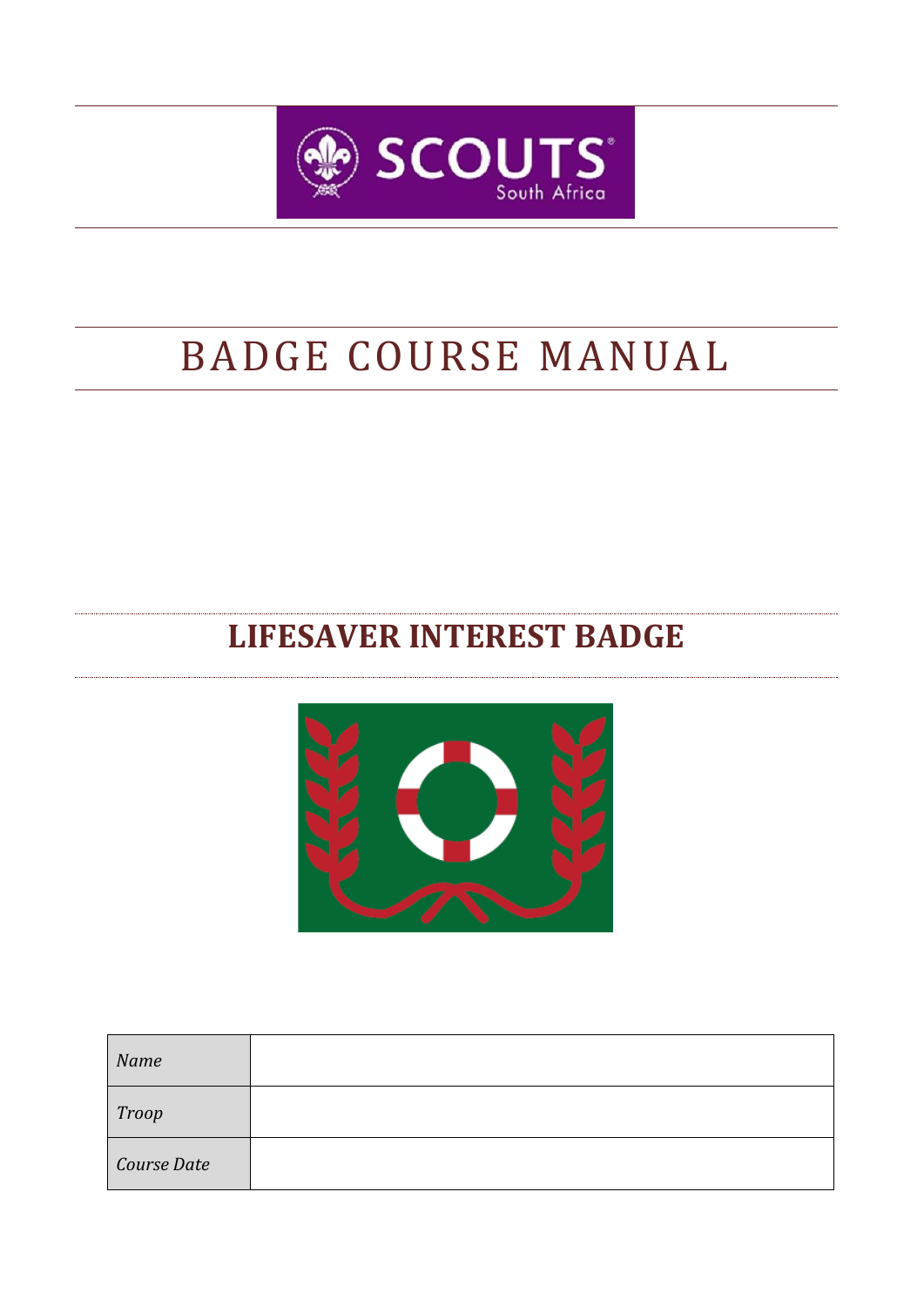# **CONTENTS**

| Section                              | Page |
|--------------------------------------|------|
| Lifesaver - badge requirements       |      |
| The seven safety swimming steps      |      |
| Swimming safety                      | 5    |
| Reach, throw, row and tow            | 6    |
| Rescue an unconscious person         |      |
| Drowning                             | 9    |
| Cardio pulmonary resuscitation (CPR) |      |
| Mouth to mouth rescue breathing      |      |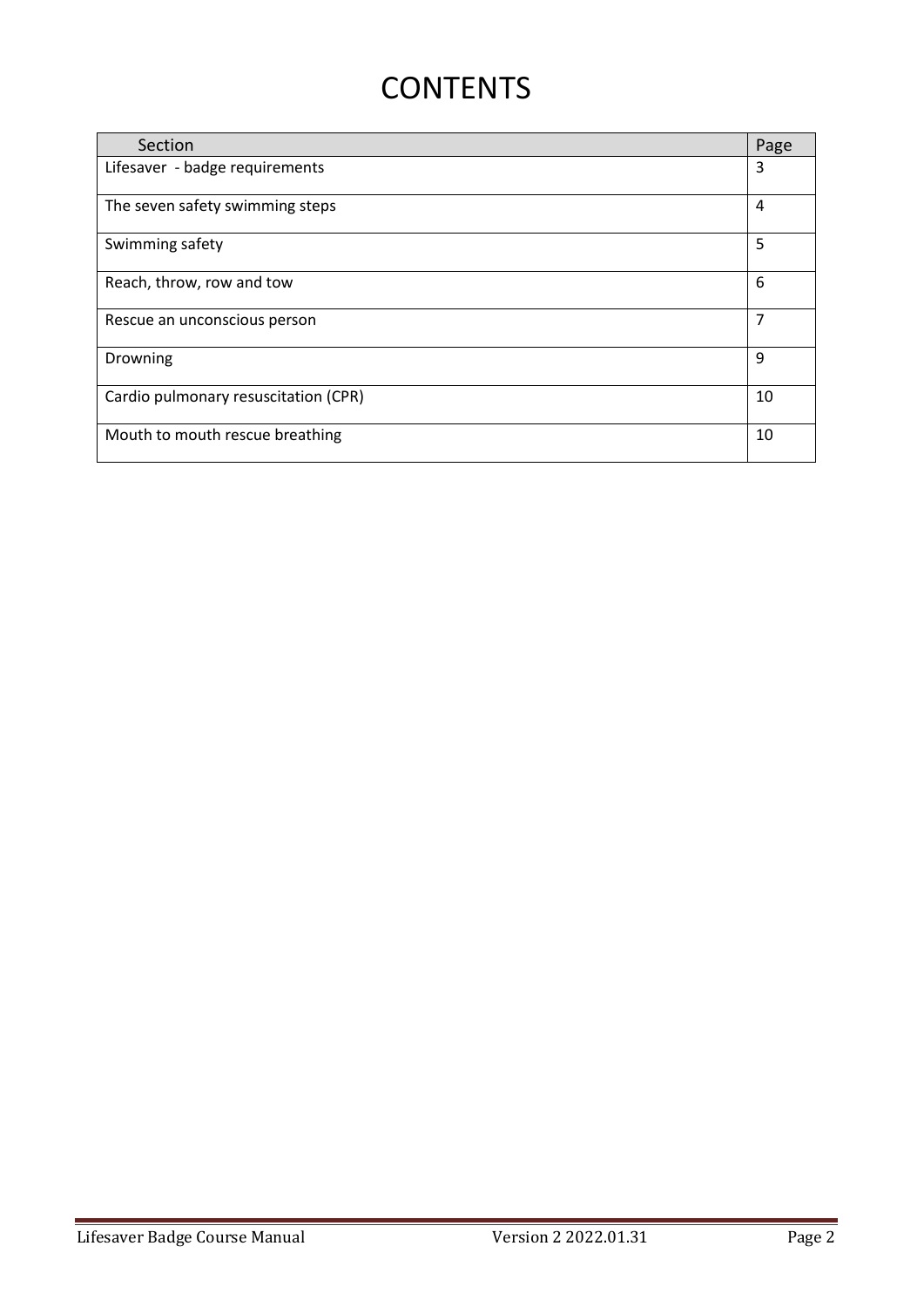# **LIFESAVER - BADGE REQUIREMENTS:**

- 1. Have passed the [Swimming Scoutcraft Badge](https://scoutwiki.scouts.org.za/wiki/Swimming_Scoutcraft_Badge) or complete all the requirements for it.
- 2. Demonstrate:
	- a. [CPR](https://scoutwiki.scouts.org.za/wiki/CPR) on a model both in water and on land.
	- b. How to promote warmth and circulation.
	- c. How to put the casualty in the recovery position once they start to breathe.
- 3. Explain:
	- a. The 7 safety Swimming Steps (trained supervisor, safe swimming area, lifeguard picket, lookout, ability groups, [buddy system,](https://scoutwiki.scouts.org.za/wiki/Buddy_system) and good discipline).
	- b. The order of methods to be followed in [water rescue](https://scoutwiki.scouts.org.za/wiki/Water_rescue) (reach, throw, row, go and tow).
- 4. Demonstrate:
	- a. Reaching rescues using such things as arms, legs, branches, sticks, towels, shirts, paddles, and poles.
	- b. Rescues using things that can be thrown such as lines, ring buoys and free-floating supports such as boat cushions. Throw a 20m lifeline to fall between two pegs, twice out of every three throws. The pegs must be 1,2m apart and 12m from the thrower.
- 5. Demonstrate twice that you can take off your clothes (shoes, socks, trousers, belt, long- sleeved shirt and jacket or sweater) in 20 seconds or less. Explain the importance of taking off clothes before a swimming rescue.
- 6. Swim 50m as fast as possible, dressed in shirt and shorts, with a lifeline.
- 7. Keeping a struggling person in sight, enter the water. Swim l0m. Make the correct approach and demonstrate:
	- a. A "shirt-tail" rescue. Carry shirt in teeth or hand. Swing one end of the shirt to the hands of the drowning person. Tow the person 10m.
	- b. A method of rescue and of release in the water with a person about the size of the rescuer. Tow the person 10m
- 8. Swim 50m in shirt, shorts and socks and undress in the water without touching the bottom.
- 9. In a pool, dive from the surface of the water to a depth of at least 1,5m and bring up a stone, brick, or iron object weighing between 2 and 3kg at least twice out of three attempts.
- 10. In the water, demonstrate:
	- a. Four rescue swim strokes, carrying the victim at least 15m by each method.
	- b. Three methods of release from the clutch of a drowning victim.
	- c. The victim is to be about the size of the rescuer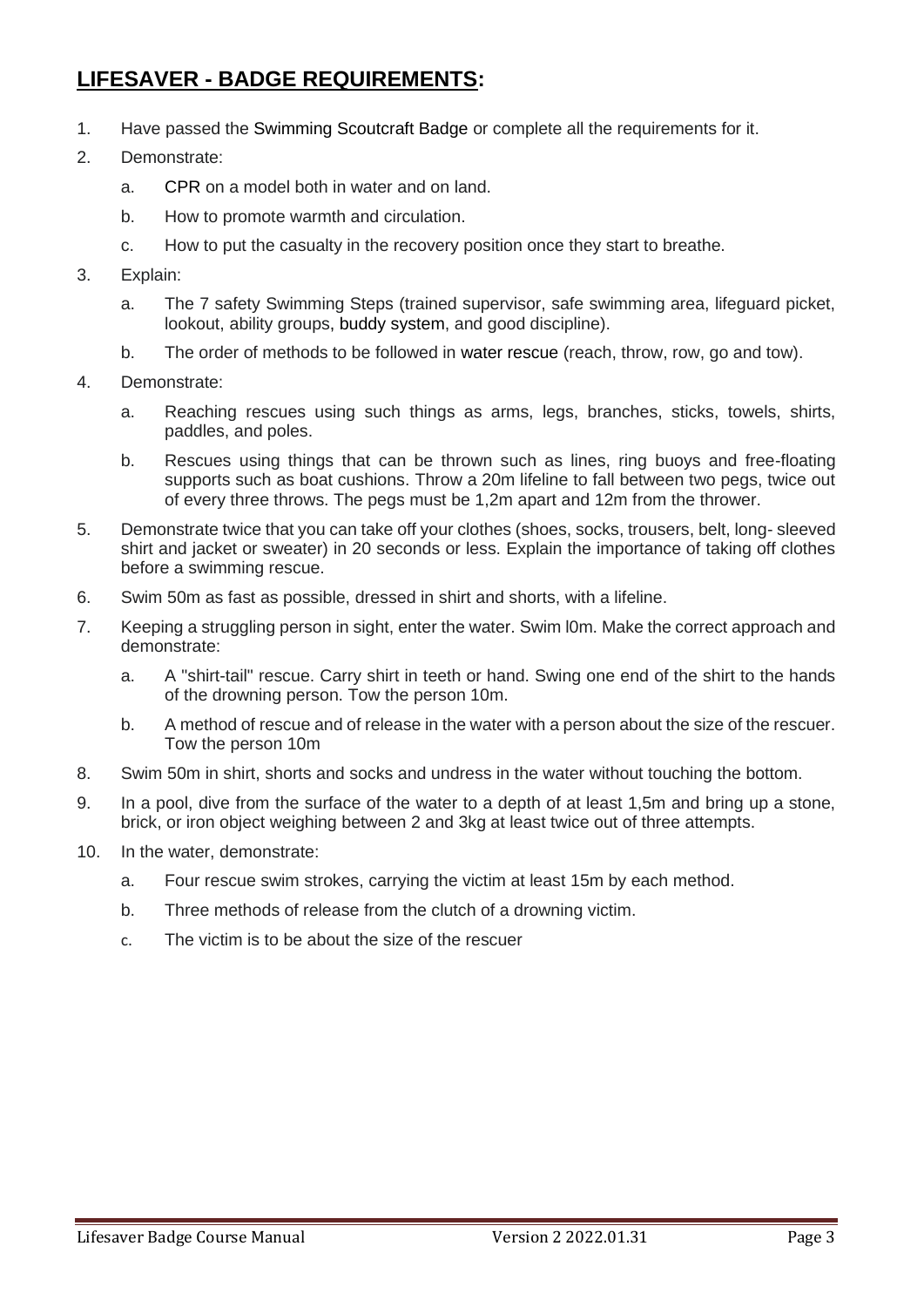# **THE SEVEN SAFETY SWIMMING STEPS:**

1. **Qualified Supervision.** A responsible adult must be in charge at all times when Scout swimming is conducted. He must be qualified with water-safety training or have trained assistants under his direction.



**2**. **Safe Swimming Area.** The bottom of the swimming area is examined to make sure it is safe, with no deep holes, stumps, or rocks. It is then marked off in three sections: not more than 1m deep for non-swimmers, up to just-over-head depth for beginners, and deep water for swimmers (not over 3.6m).

**3**. **Lifeguards.** Two older Scouts who are good swimmers are guards. They stand at the edge of the water, equipped with a lifeline, ready to assist any swimmer in trouble. In addition, if a boat is available, two older Scouts, preferably good swimmers, should man it. One should be at the oars. The other should be equipped with a reaching pole or an extra oar, and he should be in the stern, but turned around so that both he and the oarsman are facing the swimmers. The boat is stationed just outside the swimming area, with stern toward the swimmers, ready to backwater toward anyone who needs help.

**4. Lookout.** A lookout stands where he can watch all swimmers. It is best if he is high above so that his view is never blocked.



**5**. **Ability.** Before group swimming starts, each Scout's swimming ability is tested. The Scouts are then divided into three groups: non swimmers who are just learning; beginners who have jumped feet first into deep water and swum 7.5m, then reversed direction and swum another 7.5m to their starting point; and swimmers who have passed this test: Each group stays in its own area during the swim.

**6. Buddy System.** Each Scout is paired with another of about the same swimming ability. The two check in together on the buddy board or an equivalent, keeping within 3m of each other at all times, and checks out together. Whenever a buddy signal is sounded, buddies grasp each other by the hand and hold their arms high so that the lookout can check up on the number of buddy pairs.



**7. Good Discipline.** The adult supervisor sees to it that there is intelligent discipline -- with strict attention to the rules, but with a chance for everyone to have a good time and to become better swimmers.

#### **PLUS**

**Physical Fitness.** It is important that the swim supervisor be aware of the physical condition of all participants in or out of the water and take special precautions when needed. A current individual health history that includes information on heart, lung, breathing, and ear/hearing conditions is normally sufficient.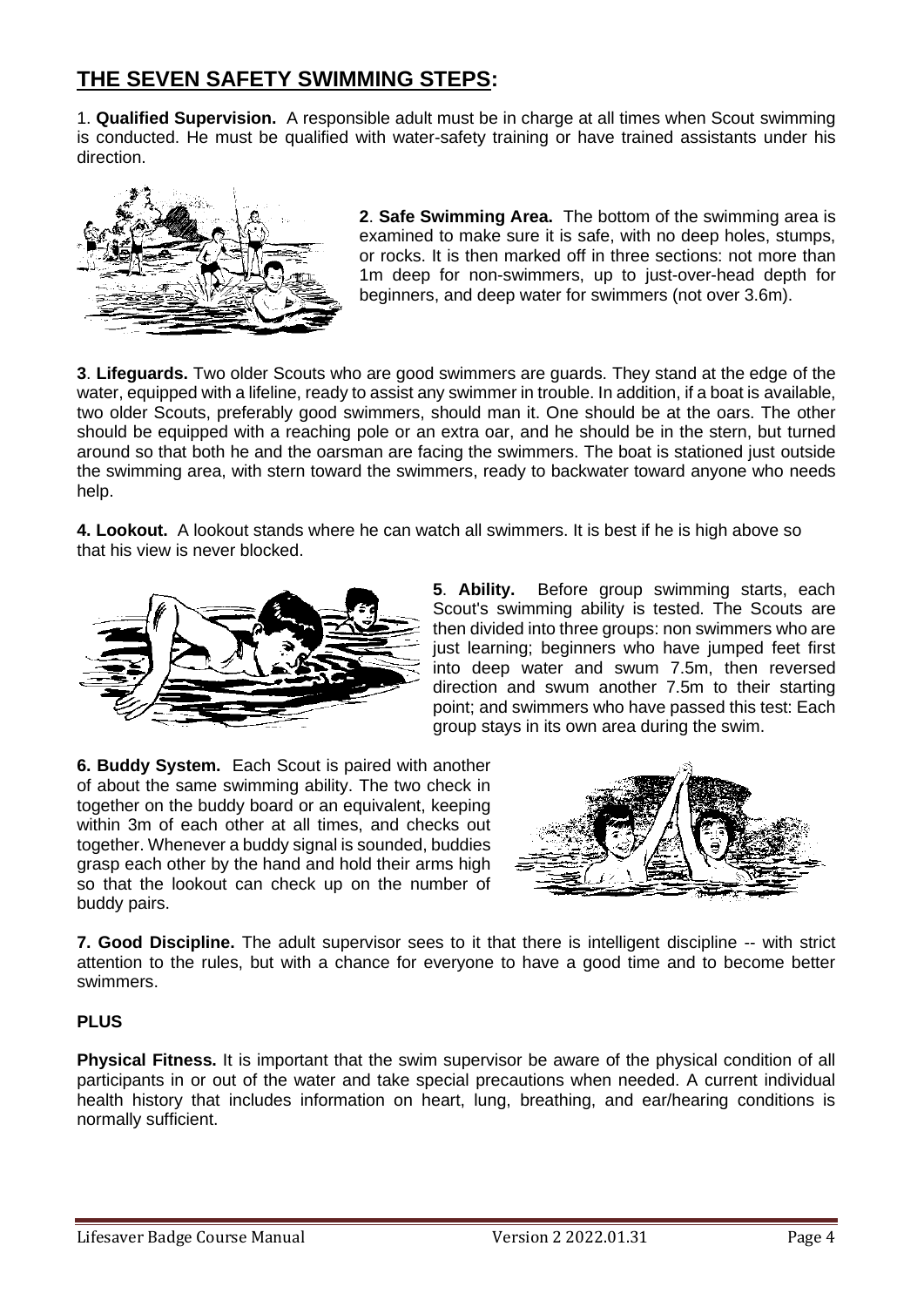### **SWIMMING SAFETY:**

- 1. Never swim by yourself, no matter how good a swimmer you are.<br>2. It is always much safer to swim where a lifequard is on duty.
- It is always much safer to swim where a lifeguard is on duty.
- 3. If you are in charge of small children, never take your eyes off of them around water. They can fall in and drown quickly.
- 4. If you are just learning to swim, stay in shallow water.
- 5. People who are poor swimmers, or can't swim, should not float on tubes, rafts or even try to water ski.
- 6. Even if you are a good swimmer, you may get a cramp or get tired. Never attempt a long swim, unless you have a boat following you.
- 7. If you get a cramp in your arm, leg or foot while you are swimming; **No big deal:**
	- a. Stop and stretch it. Hold your breath, reach down and work it out. You will float.
	- b. It is a technique called drown-proofing.
	- c. If you feel a cramp coming on, change the way you are swimming.
- 8. It is recommended that you NEVER swim at night in the ocean, a lake, river, pond or unlighted swimming pool. This is especially true in the ocean, where a lot of fish feed at night.
- 9. Never call for help around water unless you need it. If you need it, yell, wave your arms, etc.

#### *COURSE LEADER'S NOTE:*

You are strongly advised to attend a full First Aid course run by one of the many recognized organizations. If you join your local lifesaving club you will receive in-depth training on Mouth-to-Mouth Resuscitation (Expired Air Resuscitation), CPR and First Aid. These courses will cover indepth methodology of EAR and CPR, including the requirements for INFANTS, which is NOT covered in these notes. It is always in your own interest to be well trained in the methods of First Aid. It is also in your own interest to attend refresher courses of all the material covered in this course as well as any First Aid course that you attend. Official First Aid course certificates are recognized for a maximum of three years.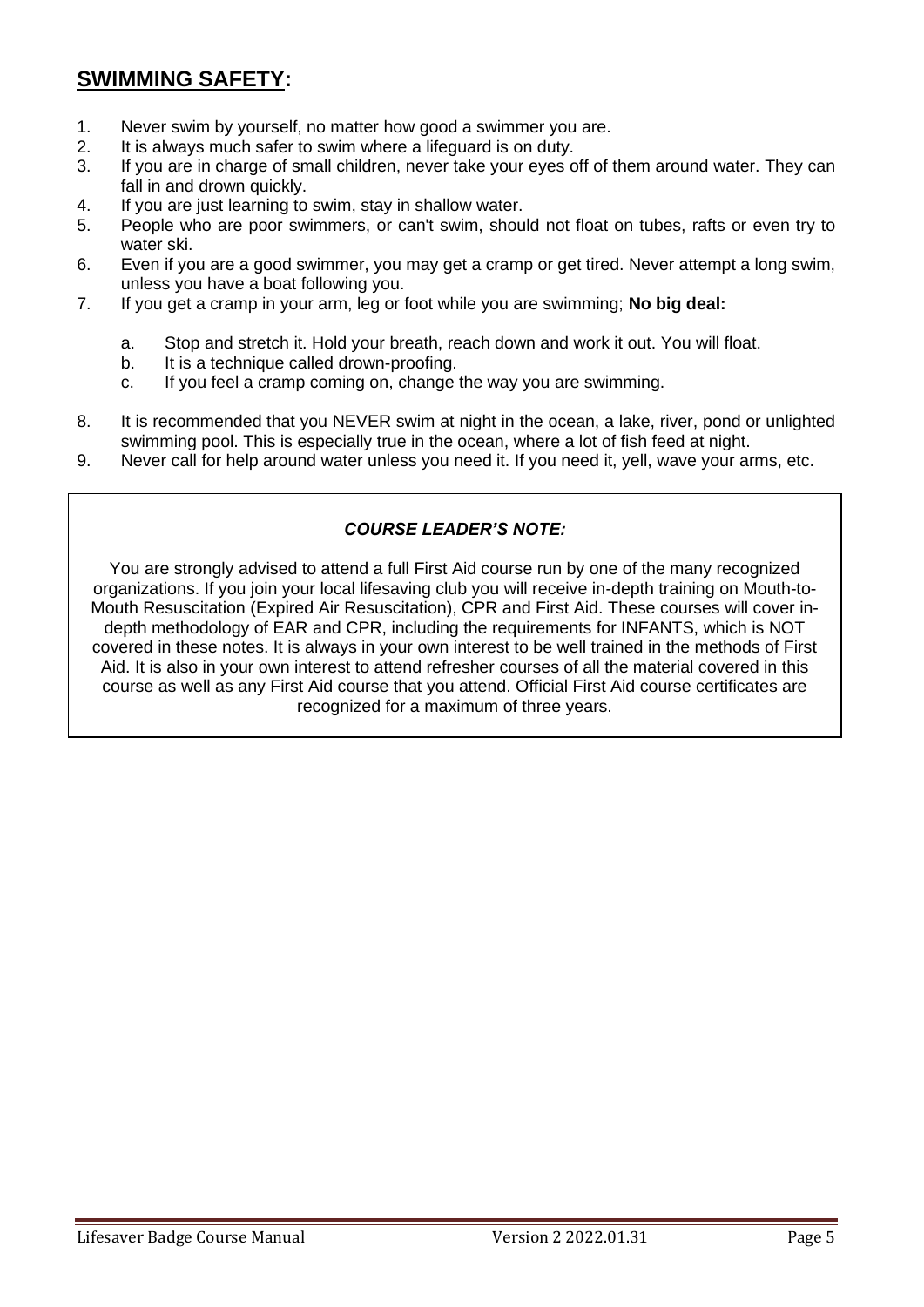## **REACH, THROW, ROW AND TOW:**

Someone is drowning! What should you do? The first reaction of most people is to try to save them. How? By swimming out there and rescuing them. **NO! NO! NO**! That is not what you should do.

#### **Lifesaving**

Don't ever swim out to rescue a drowning person unless you have had a course in lifesaving. There are many water accidents each year where a rescuer also drowns.

You cannot save anyone if you drown too.

The first things you learn in lifeguard training (lifesaving classes) is **reach, throw, row** and **tow.**

- Reach for the victim first.
- Throw something to the victim.
- Row-use a boat if available.
- Tow as a last resort; go in after the victim, only if you have lifesaving training.

#### **Reaching Assists**

If someone is drowning near shore, hold a pole, oar, long stick, shirt, towel or anything close by for him to grab.

Wade out from shore a little if it is not very deep and the water is not very fast. Do not wade out unless you know the bottom is safe.



Many public facilities have Torpedo Rescue Buoys available

for emergency rescue

If someone is drowning further out, throw or push something to him. Examples: push a boat, spare tire (it floats). Ice chests or throw a plastic milk jug, life jacket etc. Anything that will float will workanything for the victim to hang onto.

Try not to hit him when throwing him something.

If a rope is around, tie it to something that floats and throw to him. Then pull him in.

#### **Rowing/Towing Assists**

If the victim is very far out and a boat is available, row or paddle out to him. Once you get to him, DO NOT let him grab hold of the side of the boat. He could turn it over. Have him grab the back of the boat. It is best then to have him hold on and remain in the water as you paddle to shore.

If the victim must get in, be very careful not to rock the boat while standing up and help him aboard over the transom, being careful not to swamp the boat. If the boat does tip over, hang on to it. It will float. If the boat does tip over and you manage to turn it right side up, it will be filled with water. Get into the boat (it will float) and start paddling back to shore.

For a canoe rescue, the rescuer approaches victim slowly. Rescuer extends paddle to the victim. Rescuer braces on, sculls to compensate for added weight as the victim climbs aboard.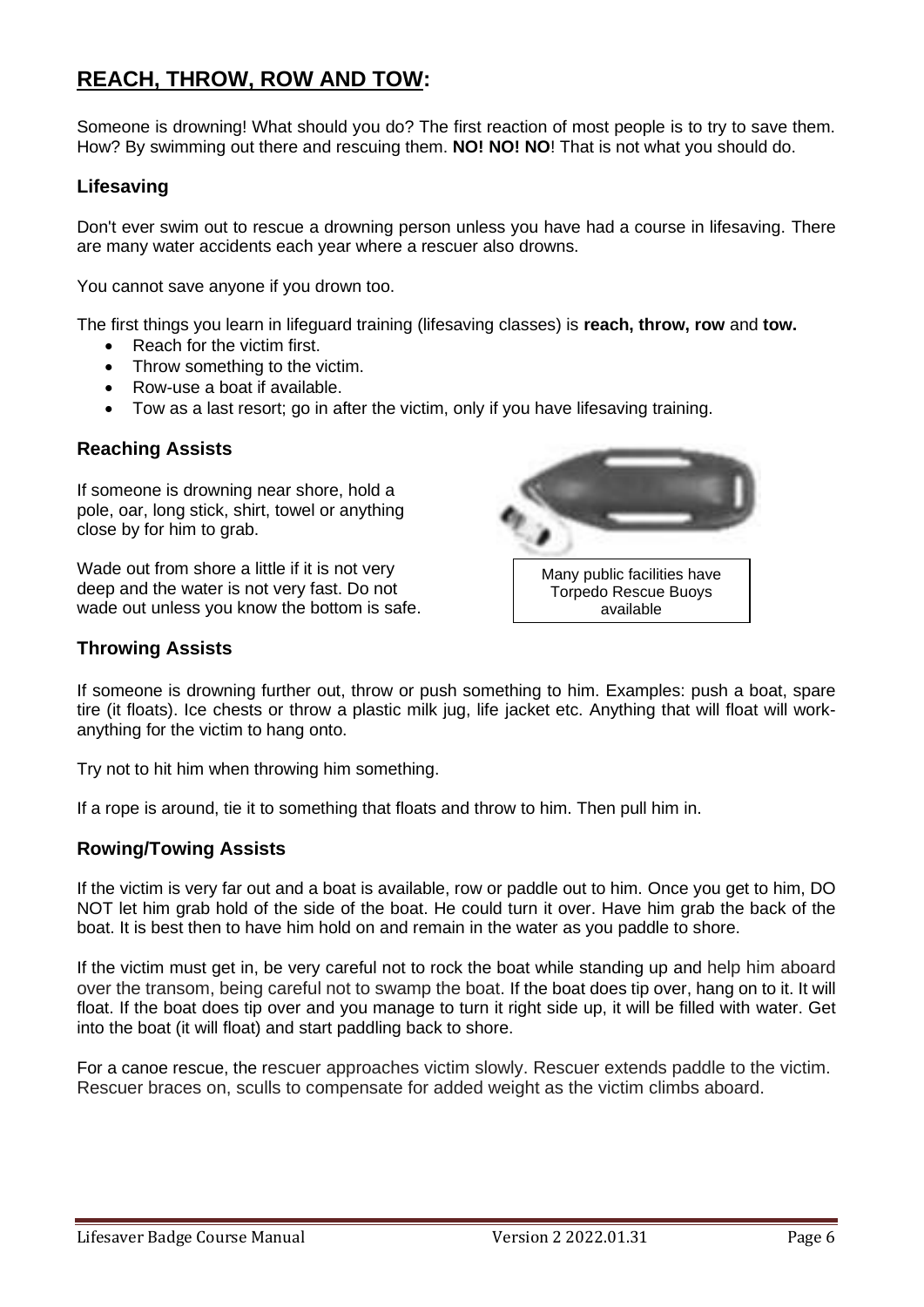# **RESCUE AN UNCONSCIOUS PERSON:**

With an unconscious person in the water, at least three rescuers, one to row and the others to watch the victim and help with the rescue, are necessary. Watch the victim at all times as you approach him. The further he is from the shore, the more difficult it will be to find his exact location if he submerges before you can get to him.

If you can, mark the victim's location as you approach with two objects on the shore. If the victim submerges, watch the spot where he went down. If you lose sight of him, you know he must be somewhere near the line defined by the two objects you chose. A rough cross-bearing is even better.

If the victim is floating, approach him with the boat, as you would in the case of a conscious person – stern first. Then the two rescuers can carefully haul the victim over the transom, being careful not to swamp the boat. If the victim does submerge, then a rescuer must enter the water where the victim was last seen and bring him back to the boat using techniques used in swimming rescues.

If a swimmer must enter the water, remember the following:

- It is difficult for anyone to make a swimming rescue while dressed, so don't try. Remove any clothes you may be wearing.
- When entering the water to perform the rescue, jump don't dive. You can then keep the victim in sight if he is floating.
- Any object that floats well enough to support the rescuer's weight and is light enough for him to move through the water should be used. Lifejackets, inflated tubes, etc can be used. **A GO swimming rescue is very tiring and some form of floating device must be used.**
- If at all possible, the rescuer should have a line attached from the boat to him, around one shoulder and under the opposite arm. It is the responsibility of one of the rescuers on the boat to prevent the line from fouling, as the swimmer swims toward the victim.

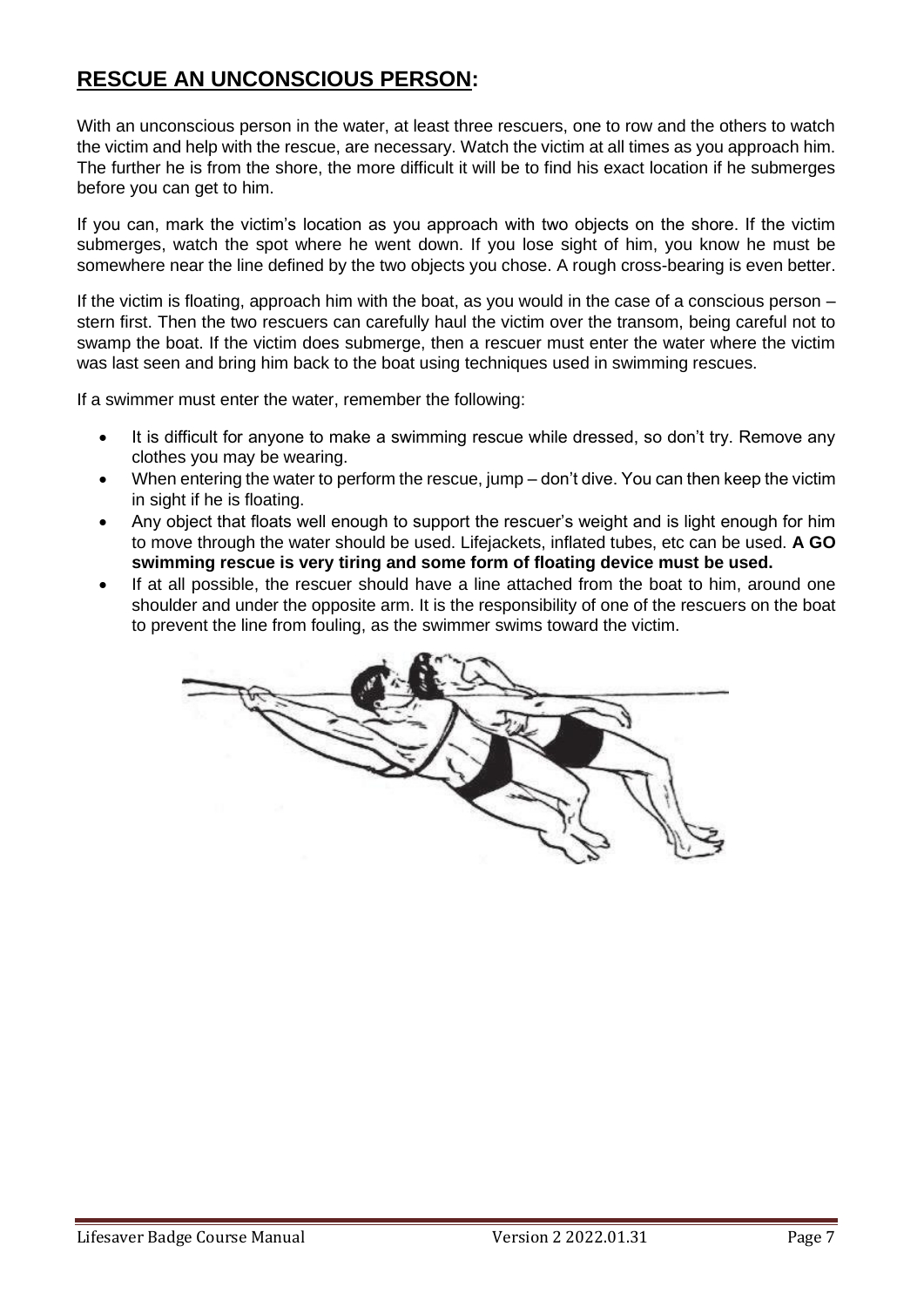The *wrist tow* can often be used for a completely passive or unconscious person:

- Approach with your head high and stop several feet from the victim.
- Then come within arm's length, reach across the victims opposite wrist, as if you were shaking hands, and take hold of his wrist with your palm up.
- Hold firmly and roll your wrist by turning your thumb up and over as you begin your tow.
- This will turn the victim onto his back.
- Maintain the same grip as you tow the victim to the boat with a sidestroke.
- A slight tension in your arm is necessary to keep the victims face up.
- Both your arm and that of the victim must remain straight.

The wrist tow is easy to perform on a relaxed person during practice.



If the wrist tow is unsuccessful, try the *hair tow*



or the *collar tow* after you have turned the victim face up and have him level

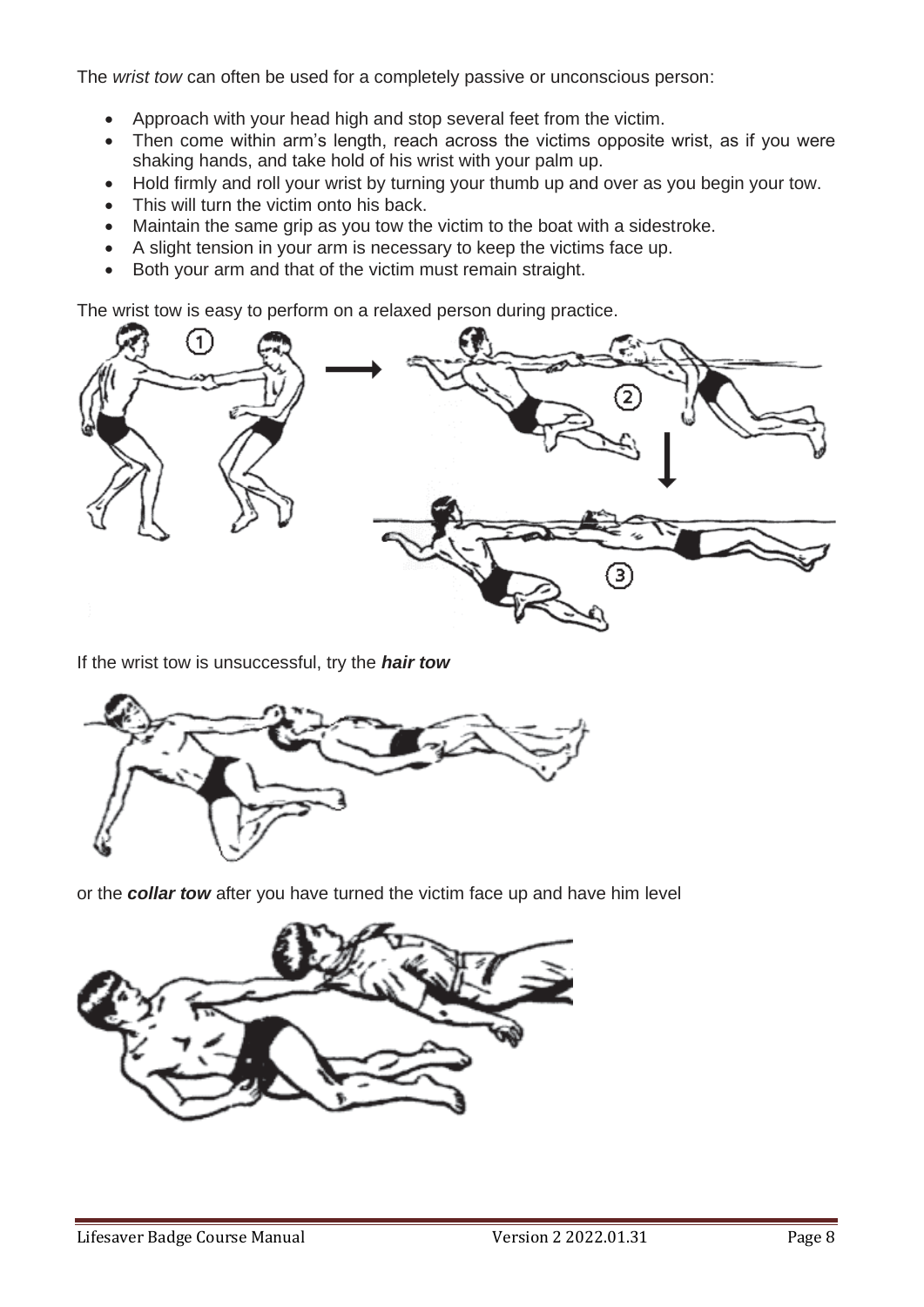#### **DROWNING:**

Drowning is a major cause of unintentional death. Methods of preventing drowning include isolation fencing around swimming pools (gates should be self-closing and self-latching), wearing personal flotation devices (life jackets) while in, around, or on water, never swimming alone, and avoiding swimming or operating motorized watercraft while intoxicated. Outcome following drowning depends on the duration of the submersion, the water temperature, and how promptly CPR is started. Occasional case reports have documented intact neurological survival in children following prolonged submersion in icy waters.

Remove the victim rapidly and safely from the water, but do not place yourself in danger. If you have special training, you can start rescue breathing while the victim is still in the water **providing that it does not delay removing the victim from the water**. There is no evidence that water acts as an obstructive foreign body, so do not waste time trying to remove it with abdominal or chest thrusts. Start CPR and, if you are alone, continue with about 5 cycles (about 2 minutes) of chest compressions and ventilations before activating EMS. If 2 rescuers are present, send 1 rescuer to activate EMS immediately.

Mouth-to-mouth ventilation in the water may be helpful when administered by a trained rescuer. Chest compressions are difficult to perform in water; they may not be effective and they could potentially cause harm to both the rescuer and the victim. There is no evidence that water acts as an obstructive foreign body. Maneuvers to relieve foreign-body airway obstruction (FBAO) are not recommended for drowning victims because such maneuvers are not necessary and they can cause injury, vomiting, aspiration, and delay of CPR.

Rescuers should remove drowning victims from the water by the fastest means available and should begin resuscitation as quickly as possible. Spinal cord injury is rare among fatal drowning victims. Victims with obvious clinical signs of injury, alcohol intoxication, or a history of diving into shallow water are at a higher risk of spinal cord injury, and health careay be helpful when administered by a trained rescuer.